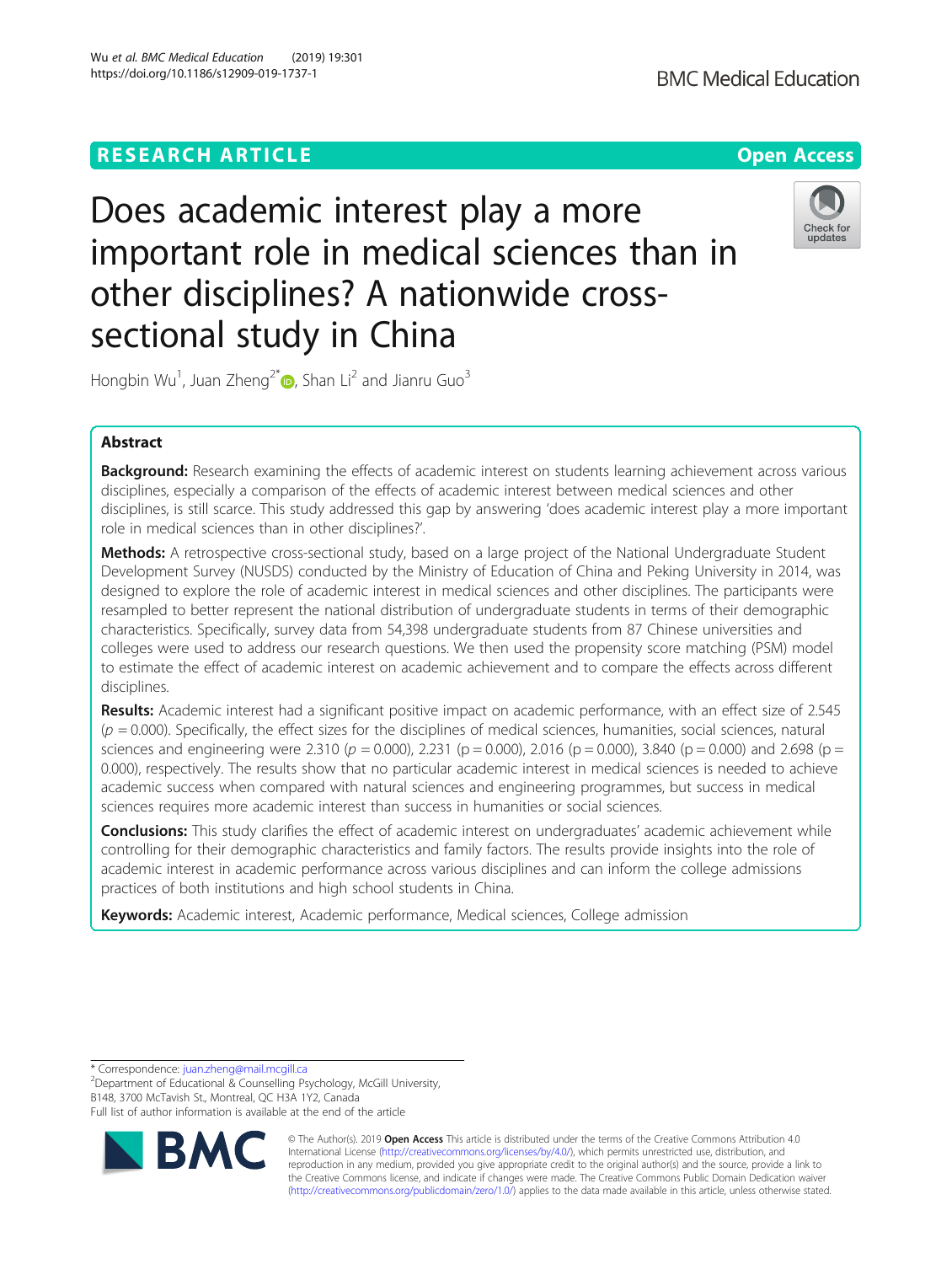# Background

Medical schools select their students according to various criteria, including academic achievement, general cognitive ability, personality and interpersonal skills [\[1](#page-7-0)]. However, it is possible that these criteria are not sufficient to guarantee that selected students will survive their medical studies and attain professional success. For instance, a number of researchers have emphasised the role of academic interest in pursuing medicine-related studies [\[2](#page-7-0)]. Should academic interest be considered a crucial factor for medical schools when recruiting students? Is it true that stronger academic interest is needed to study medical sciences than for other disciplines, such as social sciences? It is likely that students choose medical schools because of the social, economic, and cultural status of medical sciences without a full awareness of their academic interests [\[3](#page-7-0)]. For students, the questions are as follows: Does academic interest really matter to their learning achievement? Should they be aware of their academic interests when applying to universities and disciplines, especially medical sciences? These unanswered questions urge a comprehensive study to inform college admissions practices.

Interest is generally considered to be the product of interactions between an individual and his or her environment [[4\]](#page-7-0). Interest in academic domains (i.e., academic interest) is usually characterised by stable individual trends and attitudes towards academic subjects, which may yield deep engagement in learning and thus high academic performance [[5\]](#page-7-0). However, research findings pertaining to the effect of academic interest on achievement are mixed due to various methodological and analytical issues [\[6](#page-7-0)]. Most studies have examined whether a relationship or effect exists between interest and learning achievement (e.g., grades) using either simple correlation or regression analyses. Nevertheless, many studies have quantified the relationship between interest and academic achievement without systematically controlling for alternative influence factors [[5\]](#page-7-0). Very few studies have fully considered confounding factors such as school environment or family economic status. Furthermore, previous research findings are primarily limited to the selection of particular groups of participants. For example, a positive reciprocal relationship between interest and academic achievement was revealed in students from grade 5 to 7 in the domain of mathematics, whilst initial individual interest was found to have no influence on undergraduate students' grades in an introductory psychology course [\[7](#page-7-0)].

The purpose of this study was to re-examine the effect of academic interest on academic achievement for a large sample of students (i.e., data collected from a nationwide survey) and to compare the effects across various disciplines while controlling for potential influence factors. It is important to consider that two major groups of potential factors could influence the relationship between academic interest and achievement: students' demographic characteristics and family factors [[5](#page-7-0)]. Taking into account the features of the Chinese educational system, we collected information pertaining to students' characteristics, such as gender, academic track in high school, college entrance examination score, type of the university or college in which they enrolled (key versus non-key universities), method of university or college admission (first choice versus non–first choice), discipline and year of study. These factors are described below.

Notably, there are two academic tracks in high school in China: liberal arts and science. Students must choose one of these two tracks in the second of their 3 years of high school and prepare for separate national college entrance examinations. Each university or college has a unique quota for each academic track. Students can apply to any discipline they choose from medical sciences, humanities, social sciences, natural sciences, and engineering, as long as the universities or colleges provide such programmes for their corresponding academic track. Students list their preferred universities or colleges, combined with corresponding disciplines in a ranking approach (e.g., first choice – Peking University, Clinical Medicine; second choice – Tsinghua University, Educational Counselling). If a student is rejected by the first-ranked college, his or her application will be sent to the second-ranked college.

We consider the type of university and college (i.e., key versus non-key) as a crucial factor that influences students' academic interest. This factor has never been investigated before. Key universities and colleges are those institutions that have been supported by the Chinese government to pursue world-class education and research as a national priority. They are top-ranking and highly selective. With regard to family factors, we control the influences of parental educational attainment, parental vocations, family economic status, and home location.

We then apply more sophisticated statistical procedures to eliminate the influence of the aforementioned factors. We also take a close look at the differences between medical sciences and other disciplines. Specifically, we attempt to answer the following research questions:

- (1) Does academic interest have an effect on academic achievement?
- (2) Does academic interest play a more important role in medical sciences than in other disciplines?

# Methods

### Participants and instruments

The National Undergraduate Student Development Survey (NUSDS) was conducted by the Ministry of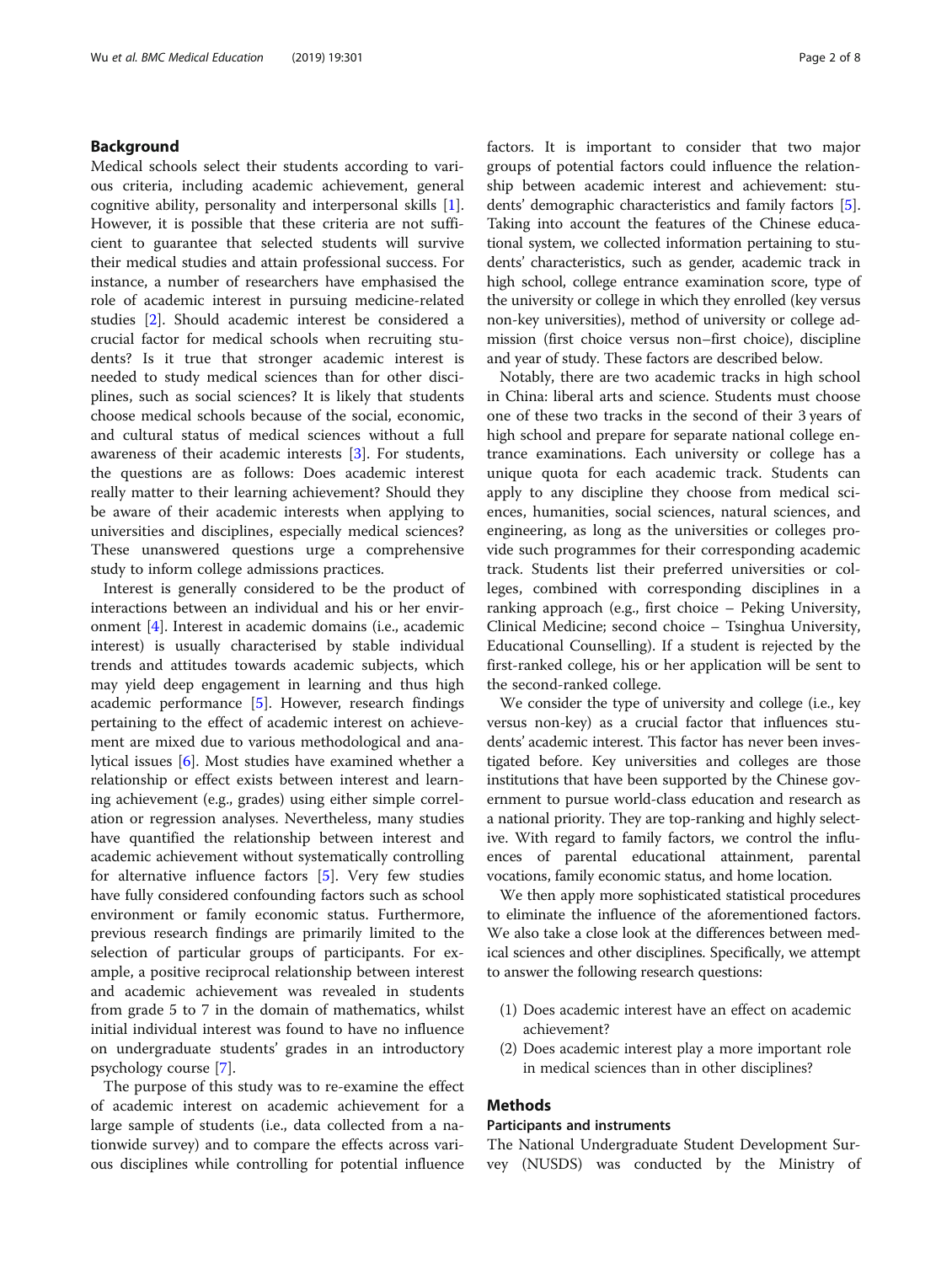Education of China and Peking University in 2014 to increase understanding of the growth and development of undergraduate students and the quality of higher education in China. To guarantee the reliability and validity of the survey, the NUSDS was adapted from the well-established survey instruments of the College Student Experiences Questionnaire (CSEQ) [[8\]](#page-7-0), Student Experience in the Research University Survey (SERU), and the National Survey of Student Engagement (NSSE) [\[9\]](#page-7-0). A pilot study was conducted before the large-scale quantitative research. The survey adopted a stratified sampling technique to randomly select participants based on types of institution (key versus non-key universities), discipline (medical sciences, humanities, social sciences, natural sciences and engineering) and year of study. We collected data from May 4th, 2014 to August 31st, 2014 and obtained a total of 100,941 valid questionnaires.

This investigation was a retrospective cross-sectional study with the following features: (1) we used a population-based survey to gain insights into the characteristics of undergraduate students and their development, (2) the survey was a one-time measurement and we did not alter the exposure status of the participants, and (3) the data had been collected before this study was designed. For the purpose of this study, we resampled the participants to better represent the national distribution of undergraduate students in terms of their disciplines and demographic characteristics, such as gender and home location (rural or urban areas). We used survey data from 54,398 undergraduate students from 87 universities and colleges to address our research questions; 48.4% of the respondents were male, and 31.1% were from key universities and colleges (see Table 1). As shown in Tables 1, 1920 students (3.5% of the sample) were studying medicine-related majors. The proportions of students in humanities, social sciences, natural sciences, and engineering were 19.2, 29.1, 10.1 and 38.1%, respectively. In terms of their academic track in high school, 32.3% of the students had an arts background and 67.7% had a science background. In addition, 43.5% of the students were accepted by their first-choice university or college. Overall, the population of each subgroup within the whole population of undergraduate students was adequately represented.

As mentioned above, the aim of this study was to examine the relationship between academic interest and performance while controlling as many potential confounding factors as possible. We also considered family factors. Specifically, parental educational attainment, parental vocations, family economic status, and home location were controlled in our analyses. Parental educational attainment was measured by years of education completed by the students' fathers and mothers. As shown in Table 1, the means and standard deviations for

|  | <b>Table 1</b> Sample distribution and summary statistics for |  |  |
|--|---------------------------------------------------------------|--|--|
|  | participants in the study $(N = 54,398)$                      |  |  |

| $P1$ parallel in the statifier<br>- 7-20 |                |                         |
|------------------------------------------|----------------|-------------------------|
| Variables                                | Sample<br>size | Percent or Mean<br>(SD) |
| Gender                                   |                |                         |
| Male                                     | 26,334         | 48.4                    |
| Female                                   | 28,064         | 51.6                    |
| Disciplines                              |                |                         |
| Medical Sciences (MS)                    | 1920           | 3.5                     |
| Humanities (HU)                          | 10,426         | 19.2                    |
| Social Sciences (SS)                     | 15,805         | 29.1                    |
| Natural Sciences (NS)                    | 5511           | 10.1                    |
| Engineering (EG)                         | 20,736         | 38.1                    |
| Type of Universities and Colleges        |                |                         |
| Key Universities and Colleges            | 37,470         | 68.9                    |
| Non-key Universities and Colleges        | 16,928         | 31.1                    |
| College Entrance Examination Score       | 54,398         | 86.2 (13.4)             |
| Academic Tracks of High School           |                |                         |
| Arts                                     | 17,554         | 32.3                    |
| Sciences                                 | 36,844         | 67.7                    |
| Method of Admission                      |                |                         |
| First choice admission                   | 23,661         | 43.5                    |
| Non-first choice admission               | 30,737         | 56.5                    |
| Grade                                    |                |                         |
| Freshmen                                 | 18,043         | 33.2                    |
| Sophomores                               | 14,704         | 27.0                    |
| Juniors                                  | 13,102         | 24.1                    |
| Seniors                                  | 8549           | 15.7                    |
| Family Factors                           |                |                         |
| ISEI of the father                       | 54,398         | 30.9 (18.7)             |
| ISEI of the mother                       | 54,398         | 26.9 (15.9)             |
| Education attainment of the father       | 54,398         | 10.5(3.5)               |
| Education attainment of the<br>mother    | 54,398         | 9.2(4.1)                |
| Family economic status                   |                |                         |
| Low level                                | 30,075         | 55.3                    |
| Middle level                             | 18,219         | 33.5                    |
| High level                               | 6104           | 11.2                    |
| Home Location                            |                |                         |
| Rural areas                              | 29,963         | 55.1                    |
| Urban areas                              | 24,435         | 44.9                    |

Note: The umbrella category of Medical Sciences includes eight majors which are basic medicine, clinical medicine, stomatology, public health and preventive medicine, traditional Chinese medicine, integrated western and Chinese medicine, pharmacology, and science of Chinese pharmacology. ISEI International Socio-Economic Index of occupational status. Educational attainment is indicated by the years of education received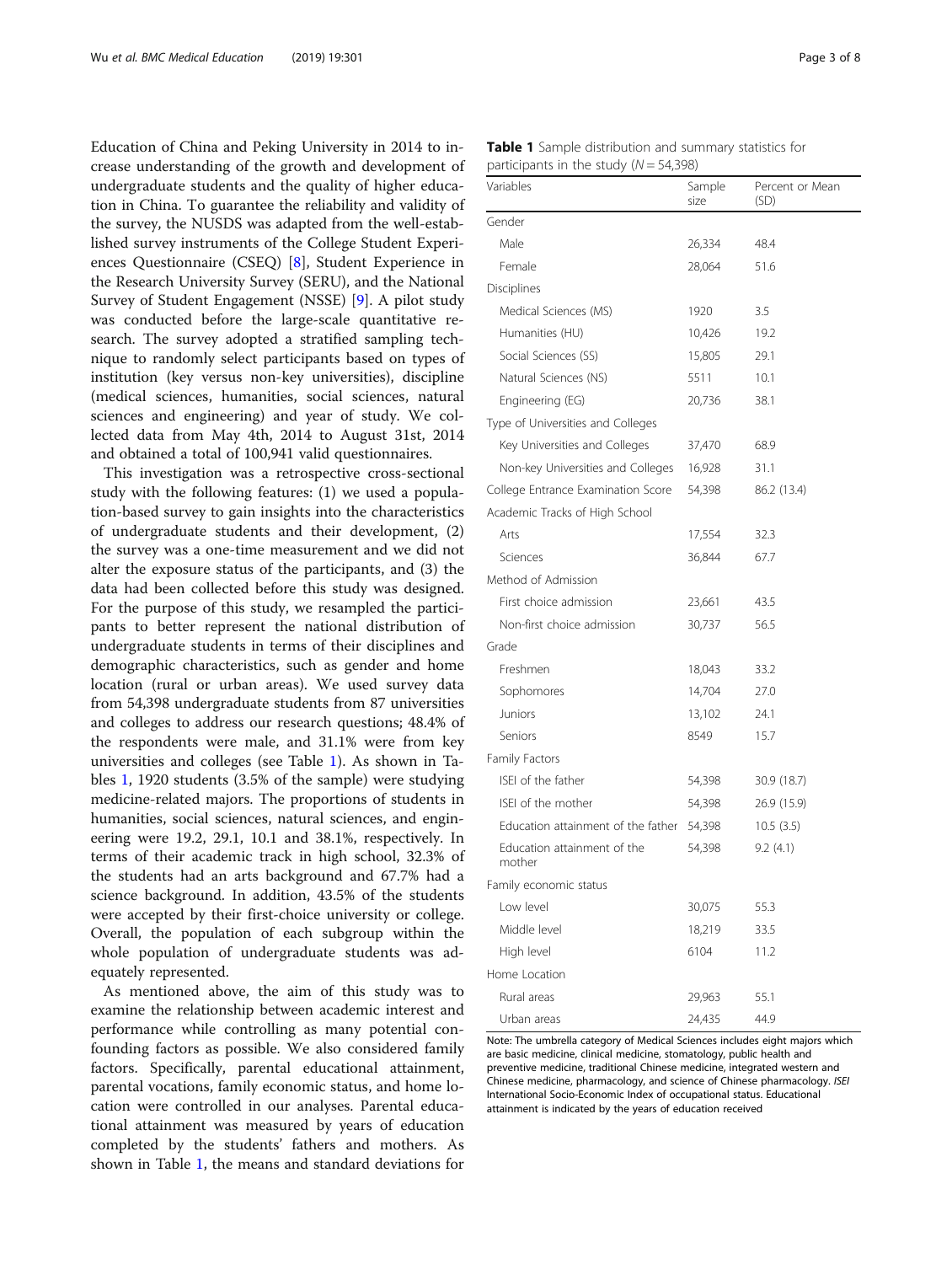fathers' and mothers' years of education completed were 10.50 (SD = 3.53) and 9.21 (SD = 4.07) years, respectively. We estimated both fathers' and mothers' occupational statuses using the International Socio-Economic Index of Occupational Status (ISEI) [\[10](#page-7-0)]. This index ranges from 16 (lowest prestige) to 88 (highest prestige). The students' fathers' occupational status had a mean index of  $30.93$  (SD = 18.71), and their mothers' occupational status had a mean index of  $26.88$  (SD = 15.92). Family economic status was treated as a categorical variable with three possible values: low, middle and high. The final family factor, home location, was a categorical variable with two potential values: rural and urban.

Academic interest was assessed via the item, 'I am interested in my academic major'. Students rated their level of agreement on a 4-point Likert scale ranging from 1 (strongly disagree) to 4 (strongly agree). We used a single item based on the following three considerations: (1) the large sample size ( $N = 54,398$ ), (2) a single item does not overburden students, and (3) a variety of studies have demonstrated that the predictive validity of single-item measures is comparable to that of multipleitem measures [[11](#page-7-0)]. We classified the students into two groups for later analyses; one group strongly agreed or agreed with the statement, and the other group disagreed or strongly disagreed with it. The reason for doing so is that we adopted a propensity score matching (PSM) approach to estimate the effect of interest (i.e., the treatment effect) on academic performance, and the treatment should be a binary variable for PSM. Thus, we transformed the variable of interest into two classes rather than four. We also asked students to report their most up-to-date cumulative grades to two decimal places. We considered the students' grades to indicate their academic performances.

#### Analyses

We used Stata MP 13.0 to explore the effect of academic interest on academic performance and to compare the effect size across disciplines (medical sciences, humanities, social sciences, natural sciences and engineering) using a PSM approach. To avoid potential estimation bias, we did not use OLS regressions because other factors that may affect academic interest, such as gender or year of study, may also influence students' academic performance. Furthermore, OLS estimates rely on parametric assumptions, which is another limitation for data analyses. In contrast, the PSM approach accounts for variables' effects on academic performance nonparametrically, providing more flexibility in the estimations.

We provide a brief description of the PSM approach here, and more detailed explanations were given by Rosenbaum and Rubin [\[12\]](#page-7-0), Dehejia and Wahba [[13](#page-7-0)] and Caliendo and Kopeinig [\[14](#page-7-0)]. The main purpose of

PSM is to propose propensity scores that can adjust for the difference in covariates between treated and untreated groups. Therefore, PSM allows causal inferences to be made about treatment effects in nonexperimental observational studies [[13](#page-7-0)]. Six steps are necessary for the successful implementation of PSM: choosing covariates, estimating the propensity score, choosing a matching algorithm, checking assumptions, matching the quality/effect estimations and analysing the sensitivity. For this study, we chose students' demographic characteristics and family factors as the covariates. We estimated the propensity score of each student, based on which individuals in treatment and comparison units were matched using PSM matching algorithms (nearest neighbour, kernel matching, stratification and radius matching). We selected the algorithm that satisfied the assumptions best by testing the common support assumption, conditional independence assumption and balancing assumption. Finally, we examined the matching quality and checked the sensitivity of estimated treatment effects.

The average treatment effect on the treated (ATT) is estimated to quantify the effect of treatment on those who actually have involved in the treatment group since it is the parameter of interest in most evaluation studies [[14\]](#page-7-0). Specifically, the ATT is defined as follows:

$$
ATT = E(y_{1i} - y_{0i} | w_i = 1)
$$

 $y_{1i}$  is the outcome (in this case, academic performance) of individual  $i$  if the individual is subjected to treatment (having academic interest),  $y_{0i}$  is the outcome of individual  $i$  without treatment (having no academic interest) and  $w_i$  is a treatment indicator, which equals 1 if individual  $i$  receives the treatment and 0 otherwise. Because we are interested in how the effects of academic interest on academic achievement differ across disciplines, we estimated propensity scores and ATT for each subgroup of interest.

# Results

# Effect of academic interest on academic performance

We tested the three key assumptions that underlie the use of PSM before examining the effect of interest on academic performance. The common support assumption was not violated because we collected the same types of information for all participants. The conditional independence assumption was met because we measured all covariates explicitly, and the covariates were not affected by the treatment. With respect to the last assumption, it is ideal that no significant differences exist in the covariates between the treated and untreated groups after matching. Thus, we chose the matching algorithm that satisfied this assumption best, which was the nearest-neighbour algorithm. As shown in Table [2](#page-4-0),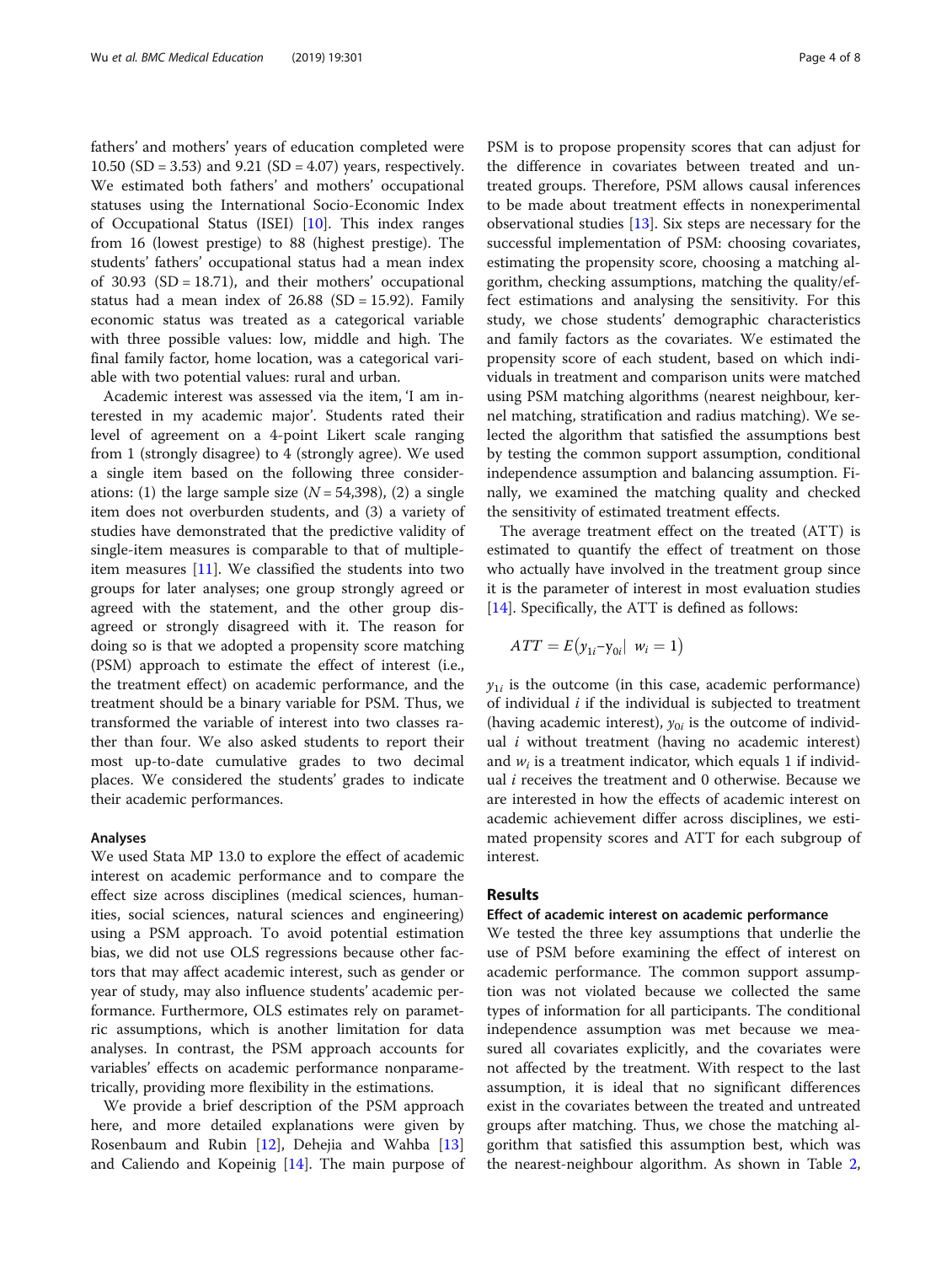<span id="page-4-0"></span>**Table 2** Comparisons of covariates before and after matching ( $N = 54,398$ )

| Variables                             |        | Mean    |         |         | Reduction | t-test   |       |
|---------------------------------------|--------|---------|---------|---------|-----------|----------|-------|
|                                       |        | Treated | Control | %bias   | bias %    | t        | p > t |
| Male                                  | $\cup$ | 0.477   | 0.503   | $-5.3$  | 86.1      | $-5.34$  | 0.000 |
|                                       | M      | 0.477   | 0.473   | 0.7     |           | 0.97     | 0.333 |
| Method of admission - First choice    | U      | 0.596   | 0.497   | 19.9    | 99.5      | 20.04    | 0.000 |
|                                       | M      | 0.596   | 0.595   | 0.1     |           | 0.13     | 0.896 |
| Academic track of high school-Science | U      | 0.652   | 0.728   | $-16.3$ | 94.2      | $-16.13$ | 0.000 |
|                                       | M      | 0.652   | 0.648   | 1.0     |           | 1.20     | 0.231 |
| College entrance examination score    | U      | 86.111  | 86.260  | $-1.1$  | 43.0      | $-1.11$  | 0.268 |
|                                       | M      | 86.118  | 86.330  | $-1.6$  |           | $-2.07$  | 0.038 |
| Grade-Sophomores                      | $\cup$ | 0.264   | 0.281   | $-3.9$  | 97.1      | $-3.91$  | 0.000 |
|                                       | M      | 0.264   | 0.264   | 0.1     |           | 0.15     | 0.881 |
| Grade-Juniors                         | $\cup$ | 0.238   | 0.256   | $-4.1$  | 88.6      | $-4.16$  | 0.000 |
|                                       | M      | 0.238   | 0.240   | $-0.5$  |           | $-0.62$  | 0.535 |
| Grade-Seniors                         | $\cup$ | 0.170   | 0.142   | 7.7     | 88.2      | 7.56     | 0.000 |
|                                       | M      | 0.170   | 0.173   | $-0.9$  |           | $-1.14$  | 0.256 |
| Educational attainment - Fathers      | $\cup$ | 10.594  | 10.319  | 7.8     | 82.3      | 7.83     | 0.000 |
|                                       | M      | 10.594  | 10.545  | 1.4     |           | 1.79     | 0.073 |
| Educational attainment - Mothers      | U      | 9.318   | 8.959   | 8.8     | 88.7      | 8.86     | 0.000 |
|                                       | M      | 9.317   | 9.277   | 1.0     |           | 1.30     | 0.193 |
| ISEI of the father                    | U      | 31.193  | 30.376  | 4.4     | 66.3      | 4.37     | 0.000 |
|                                       | M      | 31.186  | 30.912  | 1.5     |           | 1.91     | 0.056 |
| ISEI of the mother                    | U      | 27.106  | 26.312  | 5.0     | 71.5      | 5.01     | 0.000 |
|                                       | M      | 27.102  | 26.875  | 1.4     |           | 1.84     | 0.065 |
| Family economic status - Middle       | U      | 0.333   | 0.340   | $-1.4$  | 82.2      | $-1.36$  | 0.175 |
|                                       | M      | 0.333   | 0.335   | $-0.2$  |           | $-0.31$  | 0.753 |
| Family economic status - High         | U      | 0.114   | 0.107   | 2.0     | 54.2      | 1.98     | 0.047 |
|                                       | M      | 0.114   | 0.111   | 0.9     |           | 1.18     | 0.239 |
| Home location - Urban area            | U      | 0.455   | 0.435   | 4.0     | 74.4      | 4.02     | 0.000 |
|                                       | M      | 0.455   | 0.450   | 1.0     |           | 1.34     | 0.181 |

Note: ISEI International Socio-Economic Index of occupational status. U Unmatched, M Matched

after matching there were no significant differences between the two groups for all covariates.

Table [3](#page-5-0) shows the treatment effect of academic interest on academic performance. In this study, the ATT measures the expected difference in academic performance between the situation in which students reported academic interest in majors and the counterfactual situation in which they did not report academic interest, while controlling for the covariates of students' characteristics and family factors. The students' characteristics are gender, academic track in high school, college entrance examination score, type of university and college in which they enrolled (key versus non-key), method of university or college admission (first choice versus nonfirst choice), discipline and year of study. The family factors are parental educational attainment, parental vocations, family economic status and home location. As shown in Table [3,](#page-5-0) academic interest has an effect on academic performance, with an effect size of 2.545.

# Effect size of academic interest on performance in various disciplines

To address our second research question, we compared the effect size of academic interest on academic performance across various disciplines. We tested the aforementioned three assumptions of PSM for the subgroups of students in each of five disciplines (medical sciences, humanities, social sciences, natural sciences and engineering). The assumptions were not violated. Table [4](#page-5-0) shows the ATT estimation results for the various disciplines. Specifically, the effect sizes of academic interest on academic performance for medical sciences,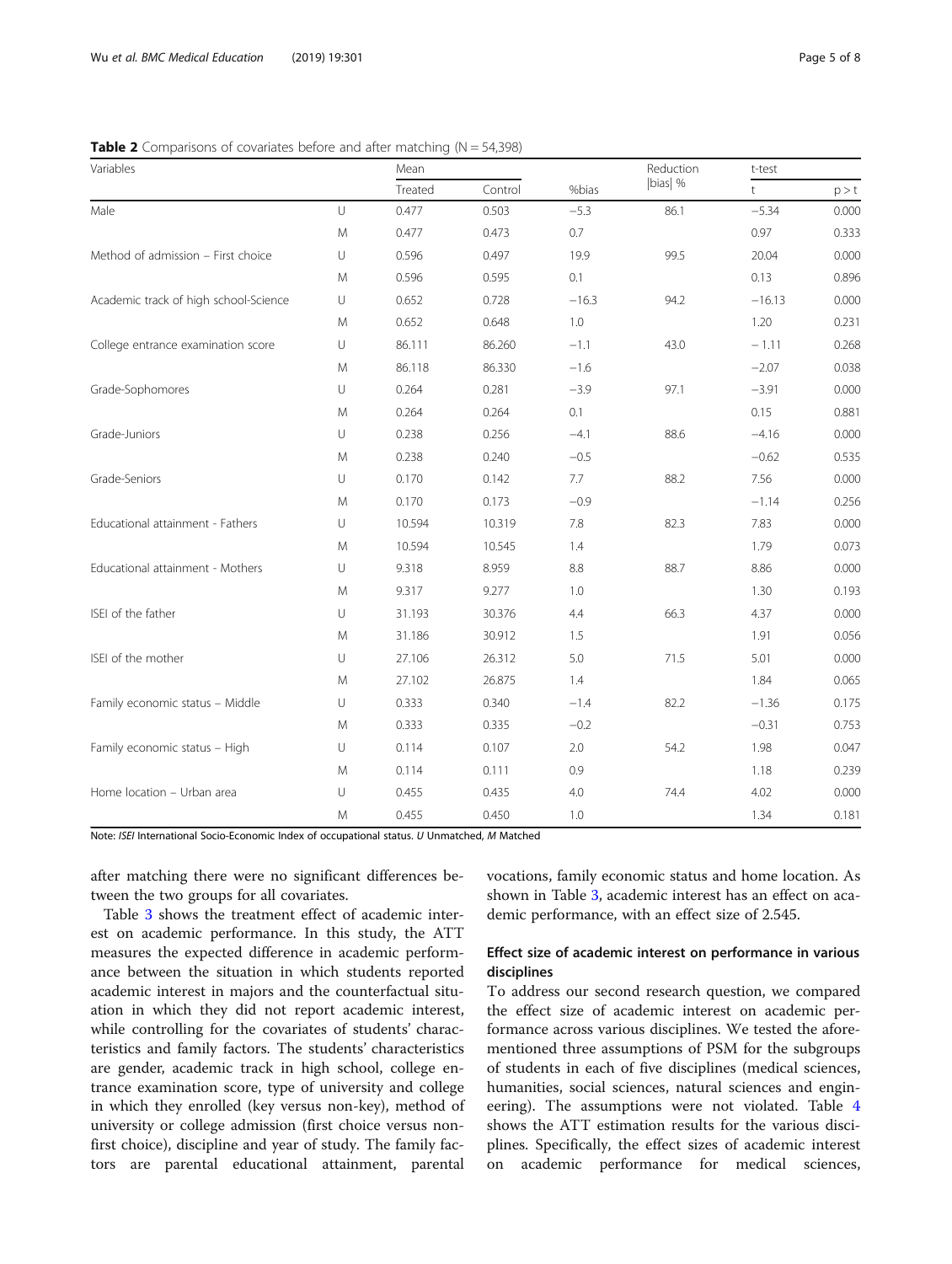<span id="page-5-0"></span>Table 3 Treatment effect on academic performance

| Variable             | <b>Treated</b> | Control | Difference (ATT) | . با اب | 95% C.                                                                                                                                                                                                                          |       |       |
|----------------------|----------------|---------|------------------|---------|---------------------------------------------------------------------------------------------------------------------------------------------------------------------------------------------------------------------------------|-------|-------|
| Academic performance | 80.187         | 77.642  | 2.545            | 0.113   | 2.324-2.766                                                                                                                                                                                                                     | 22.43 | 0.000 |
|                      |                |         |                  |         | $\sim$ . The contract of the contract of the contract of the contract of the contract of the contract of the contract of the contract of the contract of the contract of the contract of the contract of the contract of the co |       |       |

Note: the full score of academic performance is 100. ATT the average treatment effect on the treated, S.E. Standard Error, CI Confidence Interval for Difference (effect)

humanities, social sciences, natural sciences and engineering are 2.310, 2.231, 2.016, 3.840 and 2.698, respectively. The results reveal that students must have a relatively high academic interest to achieve academic excellence in the natural sciences. The effect of academic interest on learning achievement for medical sciences is smaller than that for natural sciences and engineering programmes; However, the effect of academic interest for medical sciences is larger than that for humanities and social sciences. Although these results are from descriptive statics, they provide foundations for asking important questions and guiding future research, such as: To what extent does the effect of academic interest account for learning achievement in medical sciences and in other disciplines? Is the effect of academic interest more important in medical sciences than that in social sciences with statistical significance?

# **Discussion**

The findings of this study demonstrate that academic interest has a statistically significant impact on students' academic achievement. The underlying mechanism, as suggested by previous studies, is that academic interest affects achievement through higher effort and perseverance in learning, demonstrating an add-on effect in addition to cognitive ability, which affects achievement through quicker and deep-level understanding [\[6](#page-7-0), [15](#page-7-0)]. Considering the richness and completeness of the dataset used in this study, we argue that the positive effect of academic interest on learning achievement is a general principle in academic settings.

We also found that the relationship between academic interest and achievement is much stronger in natural sciences than in other disciplines. This can be explained by the fact that natural sciences are demanding subjects in which students tend to experience more negative

affect, such as more anxiety and less enjoyment, than in other domains. Academic interest should therefore be particularly important to help students of natural sciences to deal with learning struggles and achieve high performance  $[6]$  $[6]$ . In this regard, it can be argued that the more unfavourable the characteristics of a school subject, the more important the student's academic interest. Another explanation for this phenomenon is that academic interest affects students' beliefs about the nature of human knowledge (e.g., whether truth is attainable or not) [[16\]](#page-7-0), and the influence of this belief is more evident among students who major in natural sciences than those in other domains such as social sciences [\[17](#page-7-0)]. Given our results, it seems that students do not perceive medical sciences to be more difficult and overwhelming than the disciplines of natural sciences and engineering. In addition, students in the majors of medical sciences may place a higher value on attributes such as responsibility, empathy and cooperation, which also have an influence on academic achievement. Therefore, the factor of academic interest does not differentiate itself from these other influencing attributes. Because this paper is one of the first to explore the effect of academic interest on achievement across disciplines, few studies are available for references or comparison. Therefore, the generalizability of the findings from this study must be confirmed by future studies. This study lays the foundations for this new stream of research.

The findings of this study have practical implications. First, academic interest affects students' performance. It would therefore be beneficial for universities or colleges to consider academic interest as an important criterion when recruiting students. Moreover, higher education institutions could foster domain-specific interest as an effective intervention strategy to enhance students' academic performance. Second, students should be aware

Table 4 Treatment effects on academic performance in different disciplines

|               | <b>MS</b>   | HU          | SS          | <b>NS</b>   | EG          |
|---------------|-------------|-------------|-------------|-------------|-------------|
| ATT           | 2.310       | 2.231       | 2.016       | 3.840       | 2.698       |
| S.E.          | 0.549       | 0.276       | 0.209       | 0.347       | 0.180       |
| 95% CI        | 1.234-3.386 | 1.690-2.772 | 1.606-2.426 | 3.160-4.520 | 2.345-3.051 |
|               | 4.20        | 8.08        | 9.65        | 11.07       | 15.03       |
| p             | 0.000       | 0.000       | 0.000       | 0.000       | 0.000       |
| Mean Bias (%) | 1.4         | 0.7         | 0.6         | 0.9         | 1.0         |
|               |             |             |             |             |             |

Note: MS Medicine Sciences, HU Humanities, SS Social Sciences, NS Natural Sciences, EG Engineering, ATT the average treatment effect on the treated, S.E. Standard Error, CI Confidence Interval for Difference (effect)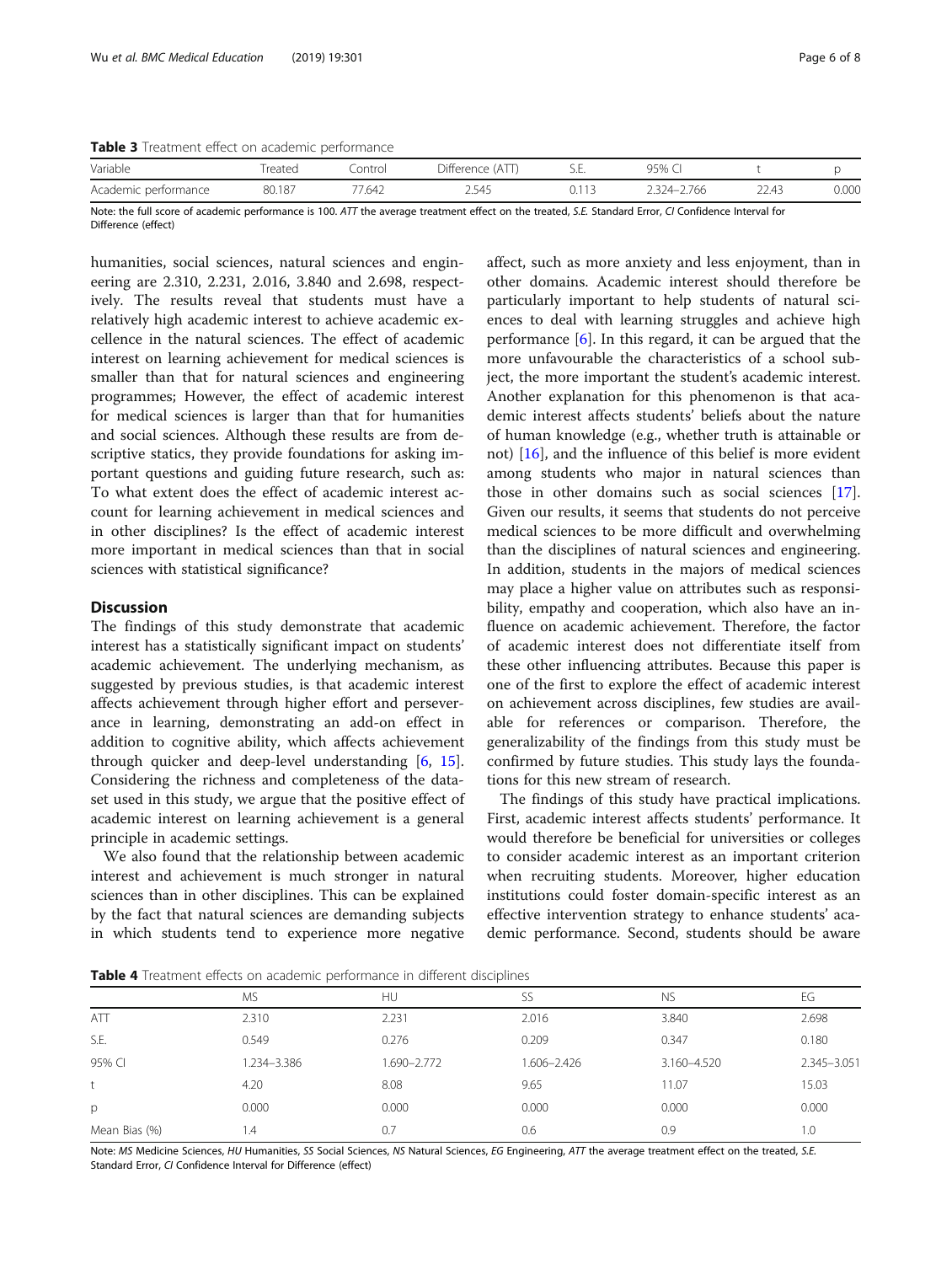of their domain-specific academic interests rather than merely relying on external factors such as occupational status or social preferences when submitting their applications to universities and colleges. For example, academic interest is of particular importance for a good performance in the 'hard' natural sciences. The good news for medical schools and departments is that students do not need to have a stronger academic interest in medical sciences than is required for other disciplines to gain high achievement. Nevertheless, researchers within the realm of medical sciences have previously found that the motivational profile for learning a specific curriculum (i.e., histology) differs among medical, dentistry, and pharmacy students [\[18](#page-7-0)]. It would be interesting to explore the effect of academic interest on achievement among students in the broad medical sciences area but with different medical backgrounds.

Although this study provides insights into the role of academic interest in achievement across various disciplines, it is not without limitations. We tried to include as many important confounding variables as possible; however, other unmeasured or unobserved variables cannot be accounted for using PSM. For example, it is possible that students' personalities, learning styles, and motivational preferences (e.g., fulfilment, power, control, or public recognition) also play a role in determining their academic performance, whether directly or indirectly. Like Clark and Duwe [\[19\]](#page-7-0), we were unable to measure or control for everything. Furthermore, self-report studies generally suffer from specific limitations. For example, participants may not be able to recall the details of their responses in previous events, or they may be reluctant to reveal private information. We used a single item to measure students' interest, which could undermine the validity of the measurement, although we had a very large sample size and the practice of using a single item has been shown to be effective in various studies [[11\]](#page-7-0). Moreover, it is unclear whether high interest results in high academic performance or if high academic performance strengthens an individual's interest. Thus, one direction for our future research will be to explore the interplay of interest and academic performance using a longitudinal approach by collecting the same types of information for multiple years and examining the reciprocal relationships between variables in crosslagged panel models.

# Conclusions

This study examined the relationship between academic interest and achievement using a comprehensive largescale dataset, the National Undergraduate Student Development Survey, from which we obtained data for 54, 398 undergraduate students from 87 Chinese universities and colleges. The results demonstrate that academic interest does yield a positive effect on achievement, and the relationship between academic interest and achievement is much greater in the natural sciences than in other disciplines. The findings suggest that medical schools should value but not overemphasise the role of academic interest in students' professional learning. This study contributes significantly to the growing body of research pertaining to academic interests in at least three ways. First, it informs the practice of college admissions in China in terms of academic interest for both institutions and high school students. Second, we considered students' background characteristics and family factors and controlled for as many confounding variables as possible with a PSM approach. Finally, we examined the effect of academic interest on achievement across various disciplines, which has rarely been done in prior studies.

#### Abbreviations

ATT: The Average Treatment effect on the Treated; CSEQ: College Student Experiences Questionnaire; EG: Engineering; HU: Humanities; ISEI: International Socio-Economic Index of Occupational Status; MS: Medicine Sciences; NS: Natural Sciences; NSSE: National Survey of Student Engagement; NUSDS: National Undergraduate Student Development Survey; PSM: Propensity Score Matching model; SERU: Student Experience in the Research University Survey; SS: Social Sciences

#### Acknowledgements

Thanks to Peking University for authorizing the use of the survey data. A special thanks to all the universities and students who participated in this survey to advance this research.

#### Authors' contributions

HBW and JRG participated in the design, data collection, and analysis. JZ and SL participated in the writing of this manuscript. All the authors approved the final manuscript.

#### Funding

This work is funded by the "Double First Class" Discipline Construction in Peking University (BMU2017YB005).

#### Availability of data and materials

The datasets used and/or analysed during the current study are available from the corresponding author on reasonable request.

#### Ethics approval and consent to participate

This study was granted an exemption from requiring ethics approval by the Peking University Institutional Review Board because the survey was anonymous and did not include sensitive questions. An introduction about the survey was provided on the first page of the questionnaire, including aims, the main contents of this survey and promise to keep the data anonymous and confidential. The sampled students had the right to withdraw at any time.

#### Consent for publication

Written proof of exemption from research ethics review was obtained from Peking University. A copy of the proof is available for review by the Editor of this journal.

#### Competing interests

The author(s) declared no potential conflicts of interest concerning the research, authorship, and publication of this article.

#### Author details

<sup>1</sup>Institute of Medical Education/National Center for Health Professions Education Development, Peking University, Beijing, China. <sup>2</sup>Department of